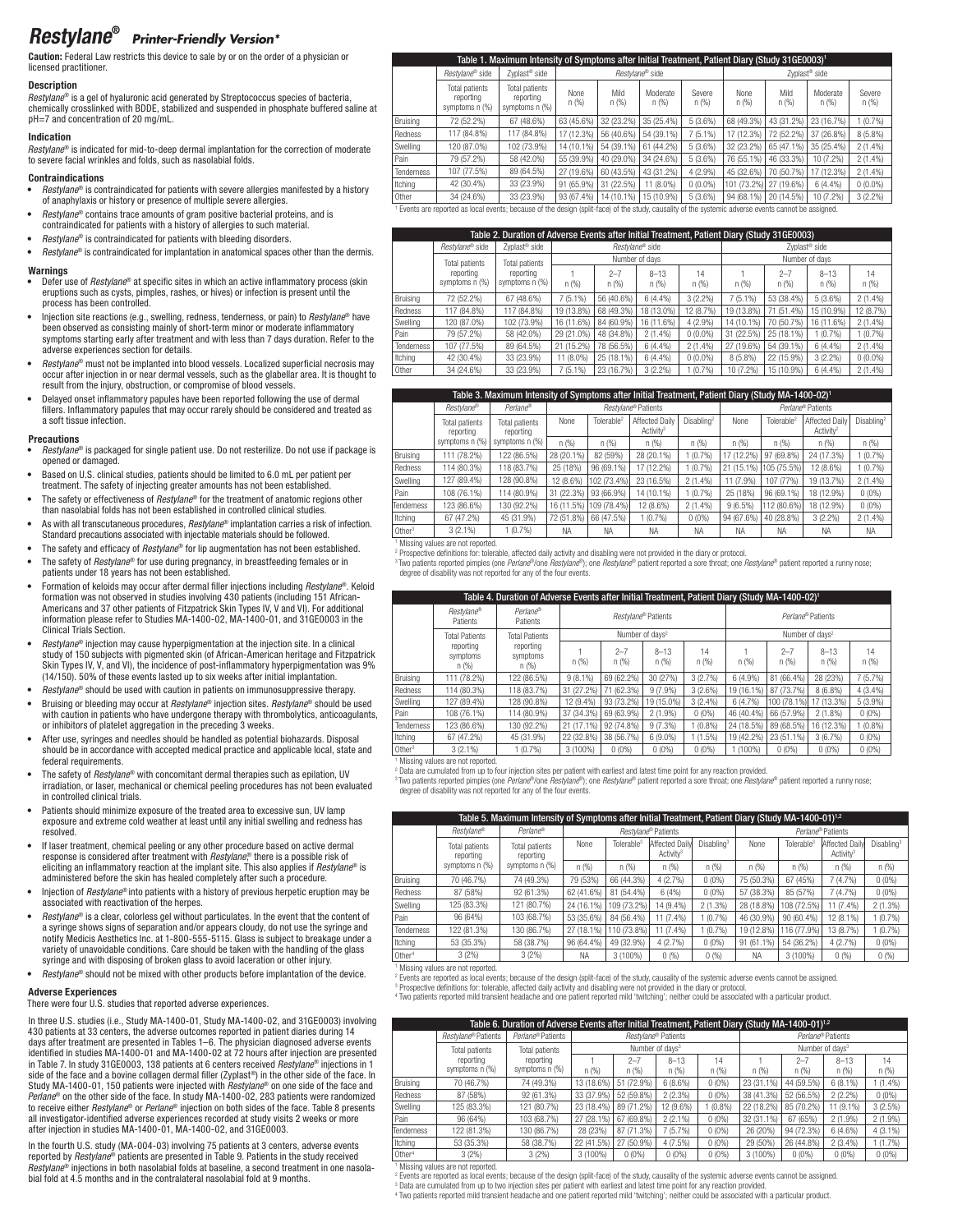Table 7 shows the number of adverse experiences identified by investigators at 72 hours after injection for Studies MA-1400‑01 and MA-1400-02. Some patients had multiple adverse experiences or had the same adverse experience at multiple injection sites. No adverse experiences were of severe intensity.

Table 8 presents the number of patients and per patient incidence of all adverse experiences identified by investigators at visits occurring two or more weeks after injection.

In a clinical study (31GE0003) in which safety was followed for 12 months with repeat administration of *Restylane*® at six to nine months following the initial correction, the incidence and severity of adverse experiences were similar in nature and duration to those recorded during the initial treatment sessions.

In all three studies, investigators reported the following local and systemic events that were judged unrelated to treatment and occurred at an overall incidence of less than 2%, i.e., acne; arthralgia; tooth disorders (e.g., pain, infection, abscess, fracture); dermatitis<br>(e.g., rosacea, unspecified, contact, impetigo, herpetic); unrelated injection site reactions<br>(e.g., desquamation, rash, anesth toxin; headache/migraine; nausea (with or without vomiting); syncope; gastroenteritis; upper respiratory or influenza-like illness; bronchitis; sinusitis; pharyngitis; otitis; viral infection; cystitis; diverticulitis; injuries; lacerations; back pain; rheumatoid arthritis; and various medical conditions such as chest pain, depression, pneumonia, renal stones, urinary incontinence, and uterine fibroids.

Table 9 presents the number of patients and per patient incidence and severity of injection site adverse events identified by the investigator.

Two subjects had adverse events that were severe, one subject with bilateral facial bruising and one subject with infection at the infection site. These events were considered probably or possibly related and both subjects had their events resolve in approximately 3 weeks.

## Potential Adverse Events:

In postmarket surveillance of *Restylane*® in the U.S. and other countries, presumptive bacterial infections, inflammatory adverse events, allergic adverse events, and necrosis have been reported. Reported treatments have included systemic steroids, systemic antibiotics, and intravenous administrations of medications. Other events reported included herpetic eruptions, capillary disruptions including telangiectasia, injection site numbness/ tingling and vasovagal reactions following injection. Additionally, delayed inflammatory reaction to *Restylane*® has been observed with swelling, redness, tenderness, induration and rarely acneform papules at the injection site with onset as long as several weeks after the initial treatment. Average duration of these effects is two weeks.

Adverse reactions should be reported to Medicis Aesthetics Inc. at 1-866-222-1480.

## Clinical Trials

The safety and effectiveness of *Restylane*® in the treatment of facial folds and wrinkles (nasolabial folds and oral commissures) were evaluated in three prospective randomized controlled clinical studies involving 430 *Restylane*® treated subjects.

*Restylane*® was shown to be effective when compared to cross-linked collagen and crosslinked hyaluronic acid dermal fillers with respect to the correction of moderate to severe facial folds and wrinkles, such as nasolabial folds.

|                     |                    | Table 7. All Investigator-Identified Adverse Experiences (72 Hours)<br>Number of Events per Patient per Study |                    |                  |  |  |  |
|---------------------|--------------------|---------------------------------------------------------------------------------------------------------------|--------------------|------------------|--|--|--|
| Study Term          | MA-1400-01         |                                                                                                               | MA-1400-02         |                  |  |  |  |
|                     | Number of Events   | Number of Events                                                                                              | Number of Events   | Number of Events |  |  |  |
|                     | Restvlane® (N=150) | Perlane® (N=150)                                                                                              | Restylane® (N=142) | Perlane® (N=141) |  |  |  |
| Ecchymosis          |                    | 10                                                                                                            | 48                 | 44               |  |  |  |
| Edema               |                    |                                                                                                               |                    | 10               |  |  |  |
| Ervthema            | 13                 | 13                                                                                                            |                    |                  |  |  |  |
| <b>Tenderness</b>   | 4                  |                                                                                                               |                    |                  |  |  |  |
| Pain                | Λ                  | c                                                                                                             |                    |                  |  |  |  |
| Hyperpigmentation   | Λ                  | 3                                                                                                             |                    |                  |  |  |  |
| Pruritus            |                    |                                                                                                               |                    |                  |  |  |  |
| Papule              |                    |                                                                                                               |                    |                  |  |  |  |
| Burning             |                    |                                                                                                               |                    |                  |  |  |  |
| Hypopigmentation    |                    |                                                                                                               |                    |                  |  |  |  |
| Injection site scab | 3                  |                                                                                                               |                    |                  |  |  |  |

|                     | Table 8. Investigator-Identified Adverse Experiences (2 Weeks or More After Implantation) (Number of Patients)<br>(Restylane® v. Specified Active Controls-All Studies) |                                       |                                           |                                         |                                         |                                                   |  |  |  |  |  |
|---------------------|-------------------------------------------------------------------------------------------------------------------------------------------------------------------------|---------------------------------------|-------------------------------------------|-----------------------------------------|-----------------------------------------|---------------------------------------------------|--|--|--|--|--|
| Study Term          | MA-1400-01<br>Restvlane®<br>$(n=150)$ (%)                                                                                                                               | MA-1400-01<br>Perlane®<br>$(n=150)(%$ | MA-1400-02<br>Restvlane®<br>$(n=142)$ (%) | MA-1400-02<br>Perlane®<br>$(n=141)$ (%) | 31GF0003<br>Restylane®<br>$(n=138)$ (%) | 31GF0003<br>Zyplast <sup>®</sup><br>$(n=138)$ (%) |  |  |  |  |  |
| Ecchymosis          | 4(2.7%)                                                                                                                                                                 | $7(4.6\%)$                            | 14 (9.9%)                                 | 15 (10.6%)                              | $8(5.8\%)$                              | 6(4.3%)                                           |  |  |  |  |  |
| Fdema               | $0(0\%)$                                                                                                                                                                | $0(0\%)$                              | $2(1.4\%)$                                | $3(2.1\%)$                              | 11 (8.0%)                               | 14 (10.1%)                                        |  |  |  |  |  |
| Ervthema            | 2(1.3%)                                                                                                                                                                 | 2(1.3%)                               | 1(0.7%)                                   | $2(1.4\%)$                              | 30 (21.7%)                              | 37 (26.8 %)                                       |  |  |  |  |  |
| Tenderness          | $0(0\%)$                                                                                                                                                                | 1(0.7%)                               | $0(0\%)$                                  | 1(0.7%)                                 | $8(5.8\%)$                              | 10 (7.2%)                                         |  |  |  |  |  |
| Pain                | $0(0\%)$                                                                                                                                                                | $0(0\%)$                              | 1(0.7%)                                   | $0(0\%)$                                | 4 (2.9%)                                | $3(2.2\%)$                                        |  |  |  |  |  |
| Papule              | 1(0.7%)                                                                                                                                                                 | $0(0\%)$                              | $2(1.4\%)$                                | 1(0.7%)                                 | 5(3.6%)                                 | 13 (9.4%)                                         |  |  |  |  |  |
| Pruritus            | 1(0.7%)                                                                                                                                                                 | $0(0\%)$                              | 1(0.7%                                    | $0(0\%)$                                | 4 (2.9%)                                | $8(5.8\%)$                                        |  |  |  |  |  |
| Rash                | $0(0\%)$                                                                                                                                                                | $0(0\%)$                              | $0(0\%)$                                  | $0(0\%)$                                | 1(0.7%)                                 | 1(0.7%)                                           |  |  |  |  |  |
| Hyperpigmentation   | $8(5.3\%)$                                                                                                                                                              | 7(4.7%)                               | $0(0\%)$                                  | $0(0\%)$                                | $0(0\%)$                                | $0(0\%)$                                          |  |  |  |  |  |
| Injection site scab | 1(0.7%)                                                                                                                                                                 | $0(0\%)$                              | $0(0\%)$                                  | $0(0\%)$                                | $0(0\%)$                                | $0(0\%)$                                          |  |  |  |  |  |
| Skin exfoliation    | $0(0\%)$                                                                                                                                                                | $0(0\%)$                              | $0(0\%)$                                  | $0(0\%)$                                | $0(0\%)$                                | $0(0\%)$                                          |  |  |  |  |  |

| Table 9. MA-004-03 Adverse Events Reported by Restylane® Patients |                                               |                                     |      |                      |        |  |  |  |  |
|-------------------------------------------------------------------|-----------------------------------------------|-------------------------------------|------|----------------------|--------|--|--|--|--|
| Adverse Fvent                                                     | Number of Subjects with Events(%)<br>$N = 75$ | Total Number of Events <sup>t</sup> | Mild | Severity<br>Moderate | Severe |  |  |  |  |
| Swelling                                                          | 18 (24%)                                      | 46                                  | 37   |                      |        |  |  |  |  |
| Bruisina                                                          | 14 (19%)                                      | 33                                  |      | 12                   |        |  |  |  |  |
| Pain/soreness                                                     | 4 (5%)                                        |                                     |      |                      |        |  |  |  |  |
| <b>Discoloration</b>                                              | 3(4%                                          |                                     |      |                      |        |  |  |  |  |
| Infection                                                         | (1%                                           |                                     |      |                      |        |  |  |  |  |
| Hardness/Nodule                                                   | 2 (3%)                                        |                                     |      |                      |        |  |  |  |  |

† Most subjects had bilateral events at either the initial injection or touch-up. Bilateral events are counted as two events.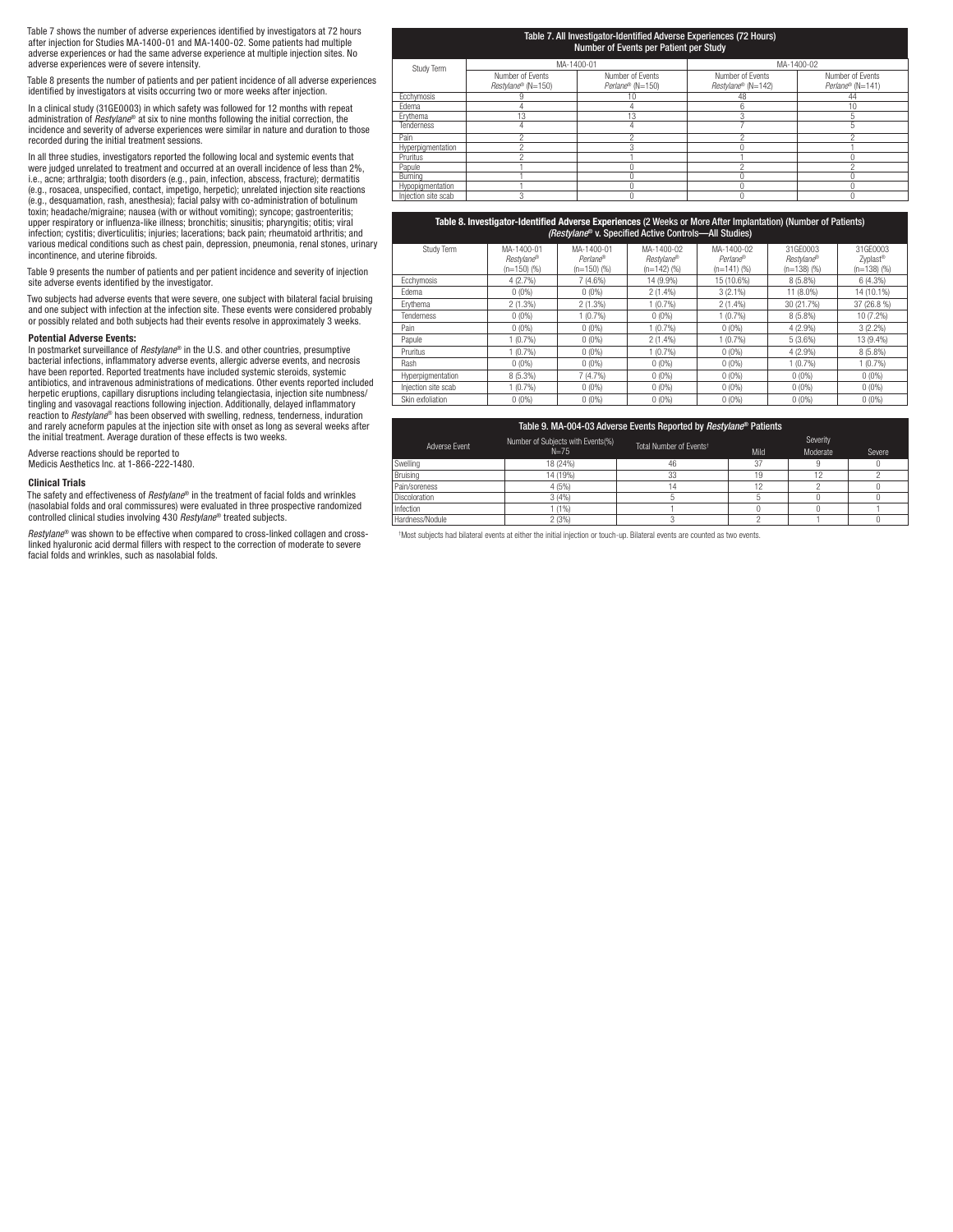## U.S. Clinical Studies

|           |                                                                                                                                                                                                                                                                               |                                                                                                                                                                                                                                                                                  | 31GE0003: Prospective, Randomized, Blinded, Controlled, Clinical Study                                                                                                                                                                                                                                                                                                                                                                                                                       |                |                |                                  |                                                                                                                |  |           |  |
|-----------|-------------------------------------------------------------------------------------------------------------------------------------------------------------------------------------------------------------------------------------------------------------------------------|----------------------------------------------------------------------------------------------------------------------------------------------------------------------------------------------------------------------------------------------------------------------------------|----------------------------------------------------------------------------------------------------------------------------------------------------------------------------------------------------------------------------------------------------------------------------------------------------------------------------------------------------------------------------------------------------------------------------------------------------------------------------------------------|----------------|----------------|----------------------------------|----------------------------------------------------------------------------------------------------------------|--|-----------|--|
| Design    |                                                                                                                                                                                                                                                                               |                                                                                                                                                                                                                                                                                  | 1:1 randomized, prospective study at 6 U.S. centers, which compared the safety and<br>effectiveness of <i>Restylane</i> ® and Zyplast® in a "within-patient" control model of augmentation<br>correction of bilateral nasal folds, using Restylane <sup>®</sup> on the randomized nasal labial fold and the<br>control treatment on the opposite nasal labial fold. Patients were partially masked: evaluating<br>physicians were independent and masked: treating physicians were unmasked. |                |                |                                  |                                                                                                                |  | Design    |  |
|           |                                                                                                                                                                                                                                                                               |                                                                                                                                                                                                                                                                                  | Effectiveness was studied with 6-month follow-up. Safety was studied with 12-month follow-up.                                                                                                                                                                                                                                                                                                                                                                                                |                |                |                                  |                                                                                                                |  |           |  |
| Endpoints | <b>Effectiveness</b><br>Primary:                                                                                                                                                                                                                                              |                                                                                                                                                                                                                                                                                  | assessed by an Evaluating Investigator at 6 months after baseline.                                                                                                                                                                                                                                                                                                                                                                                                                           |                |                |                                  | The difference in effect of <i>Restylane</i> ® and Zyplast® on the visual severity of the nasolabial folds, as |  | Endpoints |  |
|           | Secondary:<br>investigator and by the subject.                                                                                                                                                                                                                                |                                                                                                                                                                                                                                                                                  | Wrinkle Severity Rating Scale (WSRS) score assessed at other follow-up points by the evaluating                                                                                                                                                                                                                                                                                                                                                                                              |                |                |                                  |                                                                                                                |  |           |  |
|           |                                                                                                                                                                                                                                                                               |                                                                                                                                                                                                                                                                                  | / worse, assessed at 2, 4, and 6 months by the evaluating investigator and by the subject.<br>Number of treatment sessions to achieve optimal cosmesis.                                                                                                                                                                                                                                                                                                                                      |                |                |                                  | Global Aesthetic Improvement (GAI): Very much improved / much improved / improved / no change                  |  |           |  |
|           |                                                                                                                                                                                                                                                                               |                                                                                                                                                                                                                                                                                  | The primary evaluation parameter was the 5-point WSRS Score. A change in WSRS=1 was con-<br>sidered to be clinically significant during follow-up. Baseline was defined to begin at the follow-up<br>demonstrating that optimal correction had been sustained for 2 weeks.                                                                                                                                                                                                                   |                |                |                                  |                                                                                                                |  |           |  |
|           |                                                                                                                                                                                                                                                                               | Optimal correction was defined to be the best cosmetic result obtainable, as determined by the<br>evaluating physician. A specific, objective score or goal for correction was not defined; 2 injectable<br>implant sessions were expected.                                      |                                                                                                                                                                                                                                                                                                                                                                                                                                                                                              |                |                |                                  |                                                                                                                |  |           |  |
| Outcomes  | <b>Demographics:</b>                                                                                                                                                                                                                                                          | The study enrolled a population of predominately healthy, female, Caucasian non-smokers with<br>history of prior facial aesthetic procedures and minimal sun exposure. There were few men or other<br>racial/ethnic groups; few smokers or patients with extensive sun exposure. |                                                                                                                                                                                                                                                                                                                                                                                                                                                                                              |                |                |                                  |                                                                                                                |  |           |  |
|           | $\bullet$ Gender                                                                                                                                                                                                                                                              |                                                                                                                                                                                                                                                                                  |                                                                                                                                                                                                                                                                                                                                                                                                                                                                                              | • Tobacco use  |                |                                  |                                                                                                                |  | Outcomes  |  |
|           | Male:                                                                                                                                                                                                                                                                         | 9                                                                                                                                                                                                                                                                                | $(6.6\%)$                                                                                                                                                                                                                                                                                                                                                                                                                                                                                    | Non-smokers    | 118            | $(86.1\%)$                       |                                                                                                                |  |           |  |
|           | Female:                                                                                                                                                                                                                                                                       | 128                                                                                                                                                                                                                                                                              | $(93.4\%)$                                                                                                                                                                                                                                                                                                                                                                                                                                                                                   | Smokers:       | 19             | $(13.9\%)$                       |                                                                                                                |  |           |  |
|           | • Ethnicity                                                                                                                                                                                                                                                                   |                                                                                                                                                                                                                                                                                  |                                                                                                                                                                                                                                                                                                                                                                                                                                                                                              | • Sun Exposure |                |                                  |                                                                                                                |  |           |  |
|           | Caucasian:                                                                                                                                                                                                                                                                    | 122                                                                                                                                                                                                                                                                              | $(89.0\%)$<br>None:                                                                                                                                                                                                                                                                                                                                                                                                                                                                          |                | 83             | $(60.6\%)$                       |                                                                                                                |  |           |  |
|           | Black:                                                                                                                                                                                                                                                                        | $\overline{2}$                                                                                                                                                                                                                                                                   | $(1.5\%)$                                                                                                                                                                                                                                                                                                                                                                                                                                                                                    | Natural Sun:   | 52             | $(38.0\%)$                       |                                                                                                                |  |           |  |
|           | Asian:                                                                                                                                                                                                                                                                        | $\overline{2}$                                                                                                                                                                                                                                                                   | $(1.5\%)$                                                                                                                                                                                                                                                                                                                                                                                                                                                                                    | Artificial:    | $\overline{2}$ | $(1.5\%)$                        |                                                                                                                |  |           |  |
|           | Hispanic:                                                                                                                                                                                                                                                                     | 11                                                                                                                                                                                                                                                                               | $(8.0\%)$                                                                                                                                                                                                                                                                                                                                                                                                                                                                                    |                |                |                                  |                                                                                                                |  |           |  |
|           | <b>Effectiveness</b><br>Primary:                                                                                                                                                                                                                                              |                                                                                                                                                                                                                                                                                  |                                                                                                                                                                                                                                                                                                                                                                                                                                                                                              |                |                |                                  |                                                                                                                |  |           |  |
|           | demonstrated that WSRS for                                                                                                                                                                                                                                                    |                                                                                                                                                                                                                                                                                  | Based on the per patient evaluation, the WSRS scores at 6 months by the evaluating investigator                                                                                                                                                                                                                                                                                                                                                                                              |                |                |                                  |                                                                                                                |  |           |  |
|           | Restylane <sup>®</sup> was equal to Control:                                                                                                                                                                                                                                  |                                                                                                                                                                                                                                                                                  | Restylane <sup>®</sup> was lower (better) than Control:                                                                                                                                                                                                                                                                                                                                                                                                                                      |                |                | in 78 patients<br>in 46 patients |                                                                                                                |  |           |  |
|           |                                                                                                                                                                                                                                                                               | Restylane <sup>®</sup> was higher (worse) than Control:<br>in 13 patients<br>For the entire cohort, however, the Mean of the WSRS Score by evaluating investigator demon-                                                                                                        |                                                                                                                                                                                                                                                                                                                                                                                                                                                                                              |                |                |                                  |                                                                                                                |  |           |  |
|           | strated that while there was essentially no difference between Restylane® and Control treated<br>cohort sides at pre-treatment (0.02 units WSRS) and baseline (0.01 units WSRS), for the cohort of<br>134 patients, there was a difference of 0.58 units of WSRS at 6 months. |                                                                                                                                                                                                                                                                                  |                                                                                                                                                                                                                                                                                                                                                                                                                                                                                              |                |                |                                  |                                                                                                                |  |           |  |
|           |                                                                                                                                                                                                                                                                               | Table 10. Blinded Evaluator Mean Wrinkle Severity Scores                                                                                                                                                                                                                         |                                                                                                                                                                                                                                                                                                                                                                                                                                                                                              |                |                |                                  |                                                                                                                |  |           |  |
|           |                                                                                                                                                                                                                                                                               | N                                                                                                                                                                                                                                                                                | Restylane®                                                                                                                                                                                                                                                                                                                                                                                                                                                                                   | Control        |                | Absolute Difference              |                                                                                                                |  |           |  |
|           | Pre-treatment                                                                                                                                                                                                                                                                 | 138                                                                                                                                                                                                                                                                              | 3.29                                                                                                                                                                                                                                                                                                                                                                                                                                                                                         | 3.31           |                | 0.02                             |                                                                                                                |  |           |  |
|           | <b>Baseline</b>                                                                                                                                                                                                                                                               | 138                                                                                                                                                                                                                                                                              | 1.80                                                                                                                                                                                                                                                                                                                                                                                                                                                                                         | 1.79           |                | 0.01                             |                                                                                                                |  |           |  |
|           | 6 months                                                                                                                                                                                                                                                                      | 134                                                                                                                                                                                                                                                                              | 2.36                                                                                                                                                                                                                                                                                                                                                                                                                                                                                         | 2.94           |                | 0.58                             |                                                                                                                |  |           |  |

| Design    |                                                                                                                                                                                                                                                                                                                                                                                                                                                                                                                                                                                                                                                                                                                                            | physicians were unmasked.                 |                                                                                                                                             |                             | 1:1 randomized, prospective study at 17 U.S. centers, which compared the safety and effectiveness<br>of Restylane <sup>®</sup> and Perlane <sup>®</sup> following treatment to baseline condition. Patients were randomized to<br>either Restylane® or Perlane® treatment. A touch-up was allowed 2 weeks after initial treatment.<br>Patients were partially masked; evaluating physicians were independent and masked; treating                                                                    |  |  |  |  |
|-----------|--------------------------------------------------------------------------------------------------------------------------------------------------------------------------------------------------------------------------------------------------------------------------------------------------------------------------------------------------------------------------------------------------------------------------------------------------------------------------------------------------------------------------------------------------------------------------------------------------------------------------------------------------------------------------------------------------------------------------------------------|-------------------------------------------|---------------------------------------------------------------------------------------------------------------------------------------------|-----------------------------|------------------------------------------------------------------------------------------------------------------------------------------------------------------------------------------------------------------------------------------------------------------------------------------------------------------------------------------------------------------------------------------------------------------------------------------------------------------------------------------------------|--|--|--|--|
|           |                                                                                                                                                                                                                                                                                                                                                                                                                                                                                                                                                                                                                                                                                                                                            |                                           |                                                                                                                                             |                             | Effectiveness was studied with 6 months follow-up. Safety was studied with 6 months follow-up.                                                                                                                                                                                                                                                                                                                                                                                                       |  |  |  |  |
| Endpoints | <b>Effectiveness</b><br>Primary:                                                                                                                                                                                                                                                                                                                                                                                                                                                                                                                                                                                                                                                                                                           |                                           | the nasolabial folds, as assessed by the Blinded Evaluator.                                                                                 |                             | The difference in effect of <i>Restylane</i> ® at week 12 versus baseline condition on the visual severity of                                                                                                                                                                                                                                                                                                                                                                                        |  |  |  |  |
|           | to Perlane®                                                                                                                                                                                                                                                                                                                                                                                                                                                                                                                                                                                                                                                                                                                                |                                           | (i.e., none, mild, moderate, severe, extreme) by a live evaluator blinded to treatment. Patient                                             |                             | The primary study endpoint was wrinkle severity 12 weeks after optimal correction was achieved.<br>Wrinkle severity was evaluated on a five-step validated Wrinkle Severity Rating Scale (WSRS)<br>success was defined as maintaining at least a one point improvement on the WSRS at 12 weeks<br>after optimal correction was achieved. The percent of patient successes were calculated for each<br>treatment group. Each group was compared to its own baseline, with no comparison of Restylane® |  |  |  |  |
|           | Secondary:<br>nasolabial folds (NLFs).                                                                                                                                                                                                                                                                                                                                                                                                                                                                                                                                                                                                                                                                                                     |                                           |                                                                                                                                             |                             | Wrinkle Severity Rating Scale (WSRS) assessed at other follow-up points (2, 6, and 24 weeks<br>after optimal correction) by the Blinded Evaluator, the investigator and the patient and compared<br>to baseline score by the same evaluator. Duration of effect was defined as 6 months or time point,<br>if earlier, at which less than 50% of patients had at least a 1-grade response remaining in both                                                                                           |  |  |  |  |
|           | Safety assessments included: collection of patient symptoms in a 14-day diary; investigator evalu-<br>ation of adverse experiences at 72 hours, and at 2, 6, 12, and 24 weeks; development of humoral<br>or cell-mediated immunity; and the relationship of adverse experiences to injection technique.<br>Demographics:<br>The study enrolled 283 (i.e., 142 Restylane® and 141 Perlane®) patients with moderate to severe                                                                                                                                                                                                                                                                                                                |                                           |                                                                                                                                             |                             |                                                                                                                                                                                                                                                                                                                                                                                                                                                                                                      |  |  |  |  |
| Outcomes  |                                                                                                                                                                                                                                                                                                                                                                                                                                                                                                                                                                                                                                                                                                                                            |                                           | and oral commissures were corrected with 2.1 mL to 5.2 mL of Restylane. <sup>®</sup><br>The greatest amount used in any patient was 8.8 mL. |                             | NLF wrinkles. The patients were predominantly healthy ethnically diverse females. Bilateral NLFs                                                                                                                                                                                                                                                                                                                                                                                                     |  |  |  |  |
|           |                                                                                                                                                                                                                                                                                                                                                                                                                                                                                                                                                                                                                                                                                                                                            | Gender - Female: 266 (94%); Male: 17 (6%) |                                                                                                                                             |                             |                                                                                                                                                                                                                                                                                                                                                                                                                                                                                                      |  |  |  |  |
|           |                                                                                                                                                                                                                                                                                                                                                                                                                                                                                                                                                                                                                                                                                                                                            | American: 23 (8%); Asian: 3 (1%)          | Ethnicity - White: 226 (80%); Hispanic or Latino: 31 (11%); African                                                                         |                             |                                                                                                                                                                                                                                                                                                                                                                                                                                                                                                      |  |  |  |  |
|           | Efficacy:<br>over baseline.                                                                                                                                                                                                                                                                                                                                                                                                                                                                                                                                                                                                                                                                                                                |                                           |                                                                                                                                             |                             | The results of the blinded evaluator assessment of NLF wrinkle severity for <i>Restylane</i> <sup>®</sup> and control<br>(Perlane®) are presented in Table 11. In the primary effectiveness assessment at 12 weeks, 77%<br>of the Restylane® and 87% of the control patients had maintained at least a 1 point improvement                                                                                                                                                                           |  |  |  |  |
|           |                                                                                                                                                                                                                                                                                                                                                                                                                                                                                                                                                                                                                                                                                                                                            |                                           | Table 11. Blinded Evaluator Wrinkle Severity Response Scores                                                                                |                             |                                                                                                                                                                                                                                                                                                                                                                                                                                                                                                      |  |  |  |  |
|           | Time point                                                                                                                                                                                                                                                                                                                                                                                                                                                                                                                                                                                                                                                                                                                                 | No. of Restvlane®<br>Patients             | No. of Restylane®<br>Pts. maintaining $\geq 1$<br>Unit Improvement of<br>NLF on WSRS                                                        | No. of Perlane®<br>Patients | No. of Perlane® Pts.<br>maintaining ≥1 Unit<br>Improvement of NLF on<br>WSRS                                                                                                                                                                                                                                                                                                                                                                                                                         |  |  |  |  |
|           | 6 weeks                                                                                                                                                                                                                                                                                                                                                                                                                                                                                                                                                                                                                                                                                                                                    | 136                                       | 113 (83%) <sup>1</sup>                                                                                                                      | 136                         | 121 (89%) <sup>1</sup>                                                                                                                                                                                                                                                                                                                                                                                                                                                                               |  |  |  |  |
|           | 12 weeks                                                                                                                                                                                                                                                                                                                                                                                                                                                                                                                                                                                                                                                                                                                                   | 140                                       | 108 (77%) <sup>1</sup>                                                                                                                      | 141                         | 122 (87%) <sup>1</sup>                                                                                                                                                                                                                                                                                                                                                                                                                                                                               |  |  |  |  |
|           | 24 weeks                                                                                                                                                                                                                                                                                                                                                                                                                                                                                                                                                                                                                                                                                                                                   | 140                                       | 103 (74%) <sup>1</sup><br>$1$ All $p$ values < 0.0001 based on t-test compared to baseline condition                                        | 138                         | 87 (63%) 1                                                                                                                                                                                                                                                                                                                                                                                                                                                                                           |  |  |  |  |
|           | <b>Antibody Testing:</b>                                                                                                                                                                                                                                                                                                                                                                                                                                                                                                                                                                                                                                                                                                                   |                                           |                                                                                                                                             |                             |                                                                                                                                                                                                                                                                                                                                                                                                                                                                                                      |  |  |  |  |
|           | 15/142 (10.6%) subjects displayed a pre-treatment antibody response against Restylane® (which<br>was believed to be related to co-purifying Streptococcus capsule antigens). One subject also<br>developed measurable increase in antibody titer after Restylane® injection. 7/21 (33.3%) patients<br>with antibodies against <i>Restylane</i> <sup>®</sup> had adverse experiences at the injection site, which was similar<br>to the local adverse event rate observed in the entire Restylane® population (i.e., 53/142 (37%)). No<br>severe events were noted and the subject who developed an antibody response after Restylane®<br>injection did not experience any adverse event at the injection site. Immediate type skin testing |                                           |                                                                                                                                             |                             |                                                                                                                                                                                                                                                                                                                                                                                                                                                                                                      |  |  |  |  |
|           | demonstrated that no patient developed IgE to Restylane. <sup>®</sup> Post-exposure histopathology of skin<br>biopsies of an implant site on each patient demonstrated that no patient developed cell-mediated<br>immunity to Restylane. <sup>®</sup>                                                                                                                                                                                                                                                                                                                                                                                                                                                                                      |                                           |                                                                                                                                             |                             |                                                                                                                                                                                                                                                                                                                                                                                                                                                                                                      |  |  |  |  |

MA-1400-02: Prospective, Randomized, Blinded, Controlled Clinical Study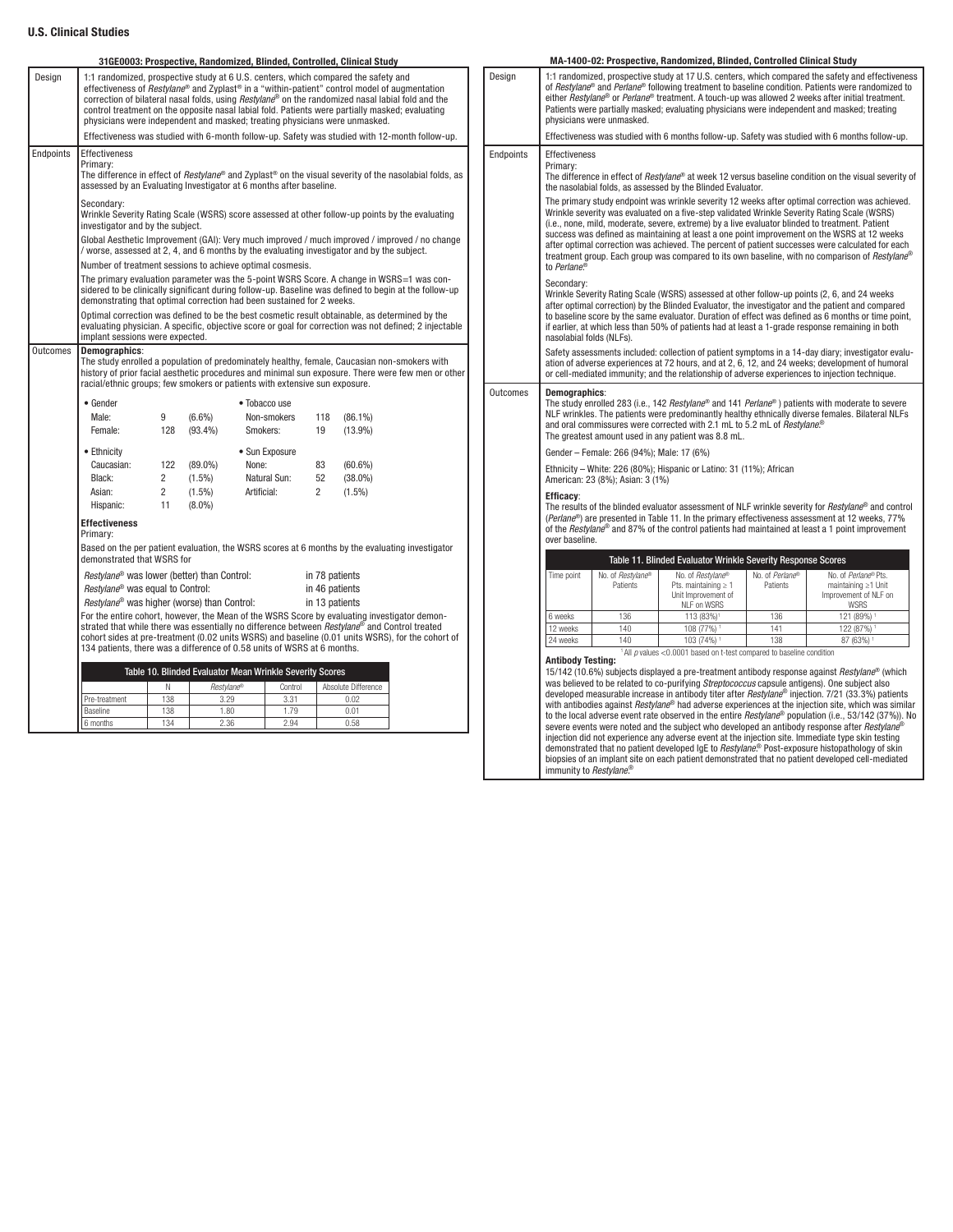## MA-1400-01: Prospective, Randomized, Blinded, Controlled Clinical Study

|           |                                                                                                                                                                                                                                                                                                                                                                                                                                                                                    |                    | mA 1400 01.1103pccuve, nanuomizea, Dimuea, Oonu onea Omnoar Otau j                                                                                                                                                                                                                                                                                                                                                                                                                                                                                                                                                                                                                                                                                                                                                                                                                                |                                          |                                                                        |                                        |                                          |  |  |
|-----------|------------------------------------------------------------------------------------------------------------------------------------------------------------------------------------------------------------------------------------------------------------------------------------------------------------------------------------------------------------------------------------------------------------------------------------------------------------------------------------|--------------------|---------------------------------------------------------------------------------------------------------------------------------------------------------------------------------------------------------------------------------------------------------------------------------------------------------------------------------------------------------------------------------------------------------------------------------------------------------------------------------------------------------------------------------------------------------------------------------------------------------------------------------------------------------------------------------------------------------------------------------------------------------------------------------------------------------------------------------------------------------------------------------------------------|------------------------------------------|------------------------------------------------------------------------|----------------------------------------|------------------------------------------|--|--|
| Design    |                                                                                                                                                                                                                                                                                                                                                                                                                                                                                    |                    | 1:1 randomized, prospective study at 10 U.S. centers, which compared the safety and effective-<br>ness of <i>Restylane</i> ® and <i>Perlane</i> ® following treatment to baseline condition in 150 patients with<br>pigmented skin and predominantly African-American ethnicity. Patients were randomized to<br>Restylane <sup>®</sup> or Perlane <sup>®</sup> treatment in a "within-patient" model of augmentation correction of<br>bilateral nasolabial folds (NLFs) and oral commissures with one treatment assigned to one side<br>and the other treatment to the other side. A touch-up was allowed 2 weeks after initial treat-<br>ment. Patients and treating physicians were partially masked. Evaluations were performed by<br>live investigator assessment for the primary analysis.<br>Effectiveness was studied with 6 months follow-up. Safety was studied with 6 months follow-up. |                                          |                                                                        |                                        | The d<br>ized,<br>18 <sub>m</sub><br>Des |  |  |
| Endpoints | <b>Effectiveness</b>                                                                                                                                                                                                                                                                                                                                                                                                                                                               |                    |                                                                                                                                                                                                                                                                                                                                                                                                                                                                                                                                                                                                                                                                                                                                                                                                                                                                                                   |                                          |                                                                        |                                        |                                          |  |  |
|           | Primary:<br>of the NLFs.                                                                                                                                                                                                                                                                                                                                                                                                                                                           |                    | The difference in effect of <i>Restylane</i> ® at week 12 versus baseline condition on the visual severity                                                                                                                                                                                                                                                                                                                                                                                                                                                                                                                                                                                                                                                                                                                                                                                        |                                          |                                                                        |                                        |                                          |  |  |
|           | Restvlane® to Perlane®                                                                                                                                                                                                                                                                                                                                                                                                                                                             |                    | The primary study endpoint was wrinkle severity 12 weeks after optimal correction was<br>achieved. Wrinkle severity was evaluated with a five-step validated Wrinkle Severity Rating Scale<br>(WSRS) (i.e., none, mild, moderate, severe, extreme) by an on-site blinded evaluator. Patient<br>success was defined as maintaining at least a one point improvement on the WSRS at 12 weeks<br>after optimal correction was achieved. The percent of patient successes was calculated for<br>each group. Each treatment group was compared to its own baseline, with no comparison of                                                                                                                                                                                                                                                                                                              |                                          |                                                                        |                                        | Endr                                     |  |  |
|           | Secondary:<br>Wrinkle Severity Rating Scale (WSRS) was assessed at other follow-up points (2, 6, and 24<br>weeks after optimal correction) by the investigator and the patient and compared to baseline<br>score by the same evaluator. A photographic assessment of patient outcomes was also<br>performed. Duration of effect was defined as 6 months or time point, if earlier, at which less than<br>50% of patients had at least a 1-grade response at both nasolabial folds. |                    |                                                                                                                                                                                                                                                                                                                                                                                                                                                                                                                                                                                                                                                                                                                                                                                                                                                                                                   |                                          |                                                                        |                                        |                                          |  |  |
|           | technique.                                                                                                                                                                                                                                                                                                                                                                                                                                                                         |                    | Safety assessments included: collection of patient symptoms in a 14-day diary; investigator<br>evaluation of adverse experiences at 72 hours, and at 2, 6, 12, and 24 weeks; development of<br>humoral or cell-mediated immunity; and the relationship of adverse experiences to injection                                                                                                                                                                                                                                                                                                                                                                                                                                                                                                                                                                                                        |                                          |                                                                        |                                        |                                          |  |  |
| Outcomes  | Demographics:                                                                                                                                                                                                                                                                                                                                                                                                                                                                      |                    |                                                                                                                                                                                                                                                                                                                                                                                                                                                                                                                                                                                                                                                                                                                                                                                                                                                                                                   |                                          |                                                                        |                                        | Outc                                     |  |  |
|           |                                                                                                                                                                                                                                                                                                                                                                                                                                                                                    |                    | The study enrolled 150 patients with moderate to severe NLF wrinkles. The patients were<br>predominantly healthy African-American females.                                                                                                                                                                                                                                                                                                                                                                                                                                                                                                                                                                                                                                                                                                                                                        |                                          |                                                                        |                                        |                                          |  |  |
|           |                                                                                                                                                                                                                                                                                                                                                                                                                                                                                    |                    | Gender - Female: 140/150 (93%); Male 10/150 (7%)                                                                                                                                                                                                                                                                                                                                                                                                                                                                                                                                                                                                                                                                                                                                                                                                                                                  |                                          |                                                                        |                                        |                                          |  |  |
|           | Indian: $2(1.3%)$                                                                                                                                                                                                                                                                                                                                                                                                                                                                  |                    | Ethnicity – White: 2 (1.3%); Hispanic or Latino: 9 (6%); African-American: 137 (91%); American                                                                                                                                                                                                                                                                                                                                                                                                                                                                                                                                                                                                                                                                                                                                                                                                    |                                          |                                                                        |                                        |                                          |  |  |
|           |                                                                                                                                                                                                                                                                                                                                                                                                                                                                                    |                    | Fitzpatrick Skin Type - I to III: 0 (0%); IV: 44 (29%); V: 68 (45%); VI: 38 (25%)                                                                                                                                                                                                                                                                                                                                                                                                                                                                                                                                                                                                                                                                                                                                                                                                                 |                                          |                                                                        |                                        |                                          |  |  |
|           | <b>Efficacy:</b><br>The results of the live blinded evaluator assessment of wrinkle severity for <i>Restylane</i> ® and<br>control (Perlane <sup>®</sup> ) are presented in Table 12 and are based on the Intent-to-Treat analysis. In the<br>primary effectiveness assessment at 12 weeks, 93% of the Restylane® treated and 92% of the<br>Perlane <sup>®</sup> treated NLF maintained at least a 1 point improvement over baseline.                                              |                    |                                                                                                                                                                                                                                                                                                                                                                                                                                                                                                                                                                                                                                                                                                                                                                                                                                                                                                   |                                          |                                                                        |                                        |                                          |  |  |
|           |                                                                                                                                                                                                                                                                                                                                                                                                                                                                                    |                    | Table 12. Live Evaluator Wrinkle Severity Response Scores                                                                                                                                                                                                                                                                                                                                                                                                                                                                                                                                                                                                                                                                                                                                                                                                                                         |                                          |                                                                        |                                        |                                          |  |  |
|           | Time point                                                                                                                                                                                                                                                                                                                                                                                                                                                                         | No. of<br>patients | No. of Restylane®<br>Pts. maintaining<br>1 Unit Improvement<br>on WSRS                                                                                                                                                                                                                                                                                                                                                                                                                                                                                                                                                                                                                                                                                                                                                                                                                            | 95% Restvlane®<br>Confidence<br>Interval | No. of Perlane®<br>Pts. maintaining 1<br>1 Unit Improvement<br>on WSRS | 95% Perlane®<br>Confidence<br>Interval |                                          |  |  |

|          | patients | Pts. maintaining<br>1 Unit Improvement<br>on WSRS | Confidence<br>Interval | Pts. maintaining<br>Unit Improvement<br>on WSRS | Confidence<br>Interval |  |  |
|----------|----------|---------------------------------------------------|------------------------|-------------------------------------------------|------------------------|--|--|
| 6 weeks  | 148      | 142 (96%) <sup>1</sup>                            | $92 - 99%$             | 140 (95%)                                       | $90 - 99%$             |  |  |
| 12 weeks | 149      | 139 (93%) <sup>1</sup>                            | 89-98%                 | 137 (92%)                                       | 87-97%                 |  |  |
| 24 weeks | 147      | 108 (73%) 1                                       | 66-81%                 | 104 (71%)                                       | 63-77%                 |  |  |
|          |          |                                                   |                        |                                                 |                        |  |  |

<sup>1</sup> All  $p$  values <0.0001 based on t-test compared to baseline condition

Antibody Testing: 9/150 (6%) subjects displayed a pre-treatment antibody response against *Restylane*® (which was believed to be related to co-purifying *Streptococcus* capsule antigens). No subjects developed a measurable increase in antibody titer after *Restylane*® injection. 1/6 (17%) patients with antibodies against *Restylane*® had adverse experiences at the injection site as compared to the local adverse event rate observed in the entire *Restylane*® population (i.e., 28/150 (18.7%)). All the adverse experiences in the patients with a humoral response against *Restylane*® were mild in severity. Immediate type skin testing demonstrated that no patient developed IgE to *Restylane*. ® Post-exposure histopathology of skin biopsies of an implant site on each patient demonstrated that no patient developed cell-mediated immunity to *Restylane*. ®

## MA-04-003

The duration of effectiveness of *Restylane*® for correction of nasolabial folds (NLF) was evaluated in a randomized, evaluator-blinded, multi-center study. *Restylane*® was shown to have an overall duration of effectiveness of 18 months from baseline following re-treatment at 4.5 or 9 months.

| Design                                                                                                                                                                                                                                                                                                                                                                                                                                                                                                                                  | <b>MA-04-003: Randomized Clinical Study</b><br>Randomized, evaluator-blinded study at 3 U.S. centers, which compared the safety and<br>effectiveness of <i>Restylane</i> ® using two re-treatment schedules. Initially <i>Restylane</i> ® was injected<br>in both nasolabial folds (NLF). Subsequently, one NLF was retreated at 4.5 months after the<br>initial treatment. The contralateral NLF was treated with Restylane® and re-treated at 9 months<br>$(\pm 1$ week). The Blinded Evaluators were blinded to the re-treatment schedule while patients and<br>treating physicians were not. |                                                           |                                          |                  |          |                |                                  |                      |                                 |                |                                              |                                  |               |                                                 |                  |
|-----------------------------------------------------------------------------------------------------------------------------------------------------------------------------------------------------------------------------------------------------------------------------------------------------------------------------------------------------------------------------------------------------------------------------------------------------------------------------------------------------------------------------------------|--------------------------------------------------------------------------------------------------------------------------------------------------------------------------------------------------------------------------------------------------------------------------------------------------------------------------------------------------------------------------------------------------------------------------------------------------------------------------------------------------------------------------------------------------------------------------------------------------|-----------------------------------------------------------|------------------------------------------|------------------|----------|----------------|----------------------------------|----------------------|---------------------------------|----------------|----------------------------------------------|----------------------------------|---------------|-------------------------------------------------|------------------|
|                                                                                                                                                                                                                                                                                                                                                                                                                                                                                                                                         | Effectiveness was studied at 18 months after the initial injection (i.e., either 9 or 13.5 months<br>after the second treatment).                                                                                                                                                                                                                                                                                                                                                                                                                                                                |                                                           |                                          |                  |          |                |                                  |                      |                                 |                |                                              |                                  |               |                                                 |                  |
| <b>Effectiveness</b><br>indpoints<br>Primary:<br>The difference in effect of <i>Restylane</i> ® injected 4.5 or 9 months after the initial treatment on the<br>visual severity of the nasolabial folds was assessed by an Evaluating Investigator at 18 months<br>after the baseline treatment. The primary study endpoint was the proportion of subjects with<br>at least one grade improvement in the Wrinkle Severity Rating Scale (WSRS) from baseline as<br>assessed by the Blinded Evaluator at the 18 month visit.<br>Secondary: |                                                                                                                                                                                                                                                                                                                                                                                                                                                                                                                                                                                                  |                                                           |                                          |                  |          |                |                                  |                      |                                 |                |                                              |                                  |               |                                                 |                  |
|                                                                                                                                                                                                                                                                                                                                                                                                                                                                                                                                         | The Wrinkle Severity Rating Scale (WSRS) score was assessed by the evaluating investigator<br>at all follow-up visits prior to the 18 month visit and at all visits by subjects and independent<br>photographic reviewers.                                                                                                                                                                                                                                                                                                                                                                       |                                                           |                                          |                  |          |                |                                  |                      |                                 |                |                                              |                                  |               |                                                 |                  |
|                                                                                                                                                                                                                                                                                                                                                                                                                                                                                                                                         | Global Aesthetic Improvement Scale (GAIS) comparing the pre-treatment appearance at all follow-<br>up visits up to 18 months, was determined by the treating investigator and subject. The GAIS is a<br>5-point scale for assessing global aesthetic improvement: "very much improved / much improved /<br>improved / no change / worse."<br>Safety                                                                                                                                                                                                                                              |                                                           |                                          |                  |          |                |                                  |                      |                                 |                |                                              |                                  |               |                                                 |                  |
|                                                                                                                                                                                                                                                                                                                                                                                                                                                                                                                                         | Severity and duration of injection site reactions and adverse events were recorded.                                                                                                                                                                                                                                                                                                                                                                                                                                                                                                              |                                                           |                                          |                  |          |                |                                  |                      |                                 |                |                                              |                                  |               |                                                 |                  |
| )utcomes                                                                                                                                                                                                                                                                                                                                                                                                                                                                                                                                | Demographics:<br>The study enrolled an adult population of predominately Caucasian, healthy, non-smoking females.                                                                                                                                                                                                                                                                                                                                                                                                                                                                                |                                                           |                                          |                  |          |                |                                  |                      |                                 |                |                                              |                                  |               |                                                 |                  |
|                                                                                                                                                                                                                                                                                                                                                                                                                                                                                                                                         | Number<br>οf<br><b>Subjects</b>                                                                                                                                                                                                                                                                                                                                                                                                                                                                                                                                                                  | Age                                                       |                                          | Gender           |          |                | Race                             |                      | Prior<br>Augmentation<br>to NLF |                |                                              | History of<br><b>Tobacco Use</b> |               | History<br>of Sun<br>Exposure                   |                  |
|                                                                                                                                                                                                                                                                                                                                                                                                                                                                                                                                         | 75                                                                                                                                                                                                                                                                                                                                                                                                                                                                                                                                                                                               | Mean<br>± SD                                              | 53.8<br>± 8.4                            | Male             |          | 5<br>(6.7%)    | White                            |                      | 50<br>(66.7%)                   | Yes            | 6<br>$(8.0\%)$                               | No                               | 55<br>(73.3%) | No                                              | 63<br>$(84.0\%)$ |
|                                                                                                                                                                                                                                                                                                                                                                                                                                                                                                                                         |                                                                                                                                                                                                                                                                                                                                                                                                                                                                                                                                                                                                  | Median                                                    | 54                                       | Female           |          | 70<br>(93.3%)  | Black                            |                      | 3<br>$(4.0\%)$                  | N <sub>o</sub> | 69<br>$(92.0\%)$                             | Yes                              | 20<br>(26.7%) | Yes                                             | 12               |
|                                                                                                                                                                                                                                                                                                                                                                                                                                                                                                                                         |                                                                                                                                                                                                                                                                                                                                                                                                                                                                                                                                                                                                  | Minimum<br>Maximum                                        | 26<br>73                                 |                  |          |                | Hispanic                         |                      | 22<br>(29.3%)                   |                |                                              |                                  |               |                                                 |                  |
|                                                                                                                                                                                                                                                                                                                                                                                                                                                                                                                                         | Number of Subjects enrolled and observed at 4.5, 9, 12, 15 and 18 months                                                                                                                                                                                                                                                                                                                                                                                                                                                                                                                         |                                                           |                                          |                  |          |                |                                  |                      |                                 |                |                                              |                                  |               |                                                 |                  |
|                                                                                                                                                                                                                                                                                                                                                                                                                                                                                                                                         |                                                                                                                                                                                                                                                                                                                                                                                                                                                                                                                                                                                                  |                                                           | SCR/TRT                                  |                  | Touch-up | Wk2            |                                  | M 4.5                | M <sub>9</sub>                  |                | M12                                          |                                  |               | M18                                             |                  |
|                                                                                                                                                                                                                                                                                                                                                                                                                                                                                                                                         | Enrolled                                                                                                                                                                                                                                                                                                                                                                                                                                                                                                                                                                                         |                                                           |                                          | 75               |          |                | 75                               |                      | 75                              | 75             |                                              | 75                               | 75            |                                                 | 75               |
|                                                                                                                                                                                                                                                                                                                                                                                                                                                                                                                                         | Lost to Follow-up                                                                                                                                                                                                                                                                                                                                                                                                                                                                                                                                                                                | Withdrew Consent (total)                                  |                                          | 0<br>$\sim$<br>0 |          |                | 1<br>0                           |                      | 5<br>$\overline{c}$             | 6<br>4         |                                              | 6<br>4                           |               |                                                 |                  |
|                                                                                                                                                                                                                                                                                                                                                                                                                                                                                                                                         | <b>Missed Visit</b>                                                                                                                                                                                                                                                                                                                                                                                                                                                                                                                                                                              |                                                           |                                          | $\bf 0$          |          | ä,             | $\overline{c}$                   |                      | $\mathbf{1}$                    | 0              |                                              | 1                                |               |                                                 |                  |
|                                                                                                                                                                                                                                                                                                                                                                                                                                                                                                                                         | Actual                                                                                                                                                                                                                                                                                                                                                                                                                                                                                                                                                                                           |                                                           |                                          | 75               |          | 44             | 72                               |                      | 67                              | 65             |                                              | 64                               | 64            |                                                 | 64               |
|                                                                                                                                                                                                                                                                                                                                                                                                                                                                                                                                         |                                                                                                                                                                                                                                                                                                                                                                                                                                                                                                                                                                                                  | Volume (mL) of <i>Restylane</i> ® Treatment Used by Visit |                                          |                  |          |                |                                  |                      |                                 |                |                                              |                                  |               |                                                 |                  |
|                                                                                                                                                                                                                                                                                                                                                                                                                                                                                                                                         | Visit                                                                                                                                                                                                                                                                                                                                                                                                                                                                                                                                                                                            |                                                           |                                          |                  |          | 4.5 Months     | Side Assigned to Re-treatment at |                      |                                 |                | Side Assigned to Re-treatment at<br>9 Months |                                  |               | $(16.0\%)$<br>M15<br>6<br>7<br>4<br>4<br>1<br>1 |                  |
|                                                                                                                                                                                                                                                                                                                                                                                                                                                                                                                                         | Baseline<br>Ν                                                                                                                                                                                                                                                                                                                                                                                                                                                                                                                                                                                    |                                                           |                                          |                  |          | 75             |                                  |                      |                                 |                | 75                                           |                                  |               |                                                 |                  |
|                                                                                                                                                                                                                                                                                                                                                                                                                                                                                                                                         | Mean $\pm$ SD                                                                                                                                                                                                                                                                                                                                                                                                                                                                                                                                                                                    |                                                           |                                          |                  |          | $1.1 \pm 0.61$ |                                  | $1.1 \pm 0.56$       |                                 |                |                                              |                                  |               |                                                 |                  |
|                                                                                                                                                                                                                                                                                                                                                                                                                                                                                                                                         | Median                                                                                                                                                                                                                                                                                                                                                                                                                                                                                                                                                                                           |                                                           |                                          | 1.0              |          |                | 1.0                              |                      |                                 |                |                                              |                                  |               |                                                 |                  |
|                                                                                                                                                                                                                                                                                                                                                                                                                                                                                                                                         | Minimum                                                                                                                                                                                                                                                                                                                                                                                                                                                                                                                                                                                          |                                                           |                                          | 0.1              |          |                | 0.2                              |                      |                                 |                |                                              |                                  |               |                                                 |                  |
|                                                                                                                                                                                                                                                                                                                                                                                                                                                                                                                                         | Maximum                                                                                                                                                                                                                                                                                                                                                                                                                                                                                                                                                                                          |                                                           |                                          | 2.5              |          |                | 2.5                              |                      |                                 |                |                                              |                                  |               |                                                 |                  |
|                                                                                                                                                                                                                                                                                                                                                                                                                                                                                                                                         | Touch-up Visit                                                                                                                                                                                                                                                                                                                                                                                                                                                                                                                                                                                   |                                                           | 44                                       |                  |          |                |                                  |                      |                                 |                |                                              |                                  |               |                                                 |                  |
|                                                                                                                                                                                                                                                                                                                                                                                                                                                                                                                                         | N                                                                                                                                                                                                                                                                                                                                                                                                                                                                                                                                                                                                |                                                           | $0.5 \pm 0.22$                           |                  |          |                |                                  | 44<br>$0.5 \pm 0.21$ |                                 |                |                                              |                                  |               |                                                 |                  |
|                                                                                                                                                                                                                                                                                                                                                                                                                                                                                                                                         | Mean $\pm$ SD<br>Median                                                                                                                                                                                                                                                                                                                                                                                                                                                                                                                                                                          |                                                           |                                          | 0.5              |          |                |                                  |                      | 0.5                             |                |                                              |                                  |               |                                                 |                  |
|                                                                                                                                                                                                                                                                                                                                                                                                                                                                                                                                         | Minimum                                                                                                                                                                                                                                                                                                                                                                                                                                                                                                                                                                                          |                                                           |                                          | 0.2              |          |                |                                  | 0.2                  |                                 |                |                                              |                                  |               |                                                 |                  |
|                                                                                                                                                                                                                                                                                                                                                                                                                                                                                                                                         | Maximum                                                                                                                                                                                                                                                                                                                                                                                                                                                                                                                                                                                          |                                                           |                                          | 1.0<br>1.0       |          |                |                                  |                      |                                 |                |                                              |                                  |               |                                                 |                  |
|                                                                                                                                                                                                                                                                                                                                                                                                                                                                                                                                         |                                                                                                                                                                                                                                                                                                                                                                                                                                                                                                                                                                                                  |                                                           | Re-treatment Visit (4.5 Months/9 months) |                  |          |                |                                  |                      |                                 |                |                                              |                                  |               |                                                 |                  |
|                                                                                                                                                                                                                                                                                                                                                                                                                                                                                                                                         | N                                                                                                                                                                                                                                                                                                                                                                                                                                                                                                                                                                                                |                                                           |                                          | 67               |          |                | 63                               |                      |                                 |                |                                              |                                  |               |                                                 |                  |
|                                                                                                                                                                                                                                                                                                                                                                                                                                                                                                                                         | Mean $\pm$ SD                                                                                                                                                                                                                                                                                                                                                                                                                                                                                                                                                                                    |                                                           |                                          | $0.7 \pm 0.33$   |          |                | $0.7 \pm 0.36$                   |                      |                                 |                |                                              |                                  |               |                                                 |                  |
|                                                                                                                                                                                                                                                                                                                                                                                                                                                                                                                                         | Median                                                                                                                                                                                                                                                                                                                                                                                                                                                                                                                                                                                           |                                                           |                                          |                  |          | 0.8<br>0.2     |                                  |                      |                                 |                | 0.6                                          |                                  |               |                                                 |                  |
|                                                                                                                                                                                                                                                                                                                                                                                                                                                                                                                                         | Minimum<br>Maximum                                                                                                                                                                                                                                                                                                                                                                                                                                                                                                                                                                               |                                                           |                                          |                  |          | 1.8            |                                  |                      | 0.1<br>2.0                      |                |                                              |                                  |               |                                                 |                  |
|                                                                                                                                                                                                                                                                                                                                                                                                                                                                                                                                         |                                                                                                                                                                                                                                                                                                                                                                                                                                                                                                                                                                                                  |                                                           |                                          |                  |          |                |                                  |                      |                                 |                |                                              |                                  |               |                                                 |                  |